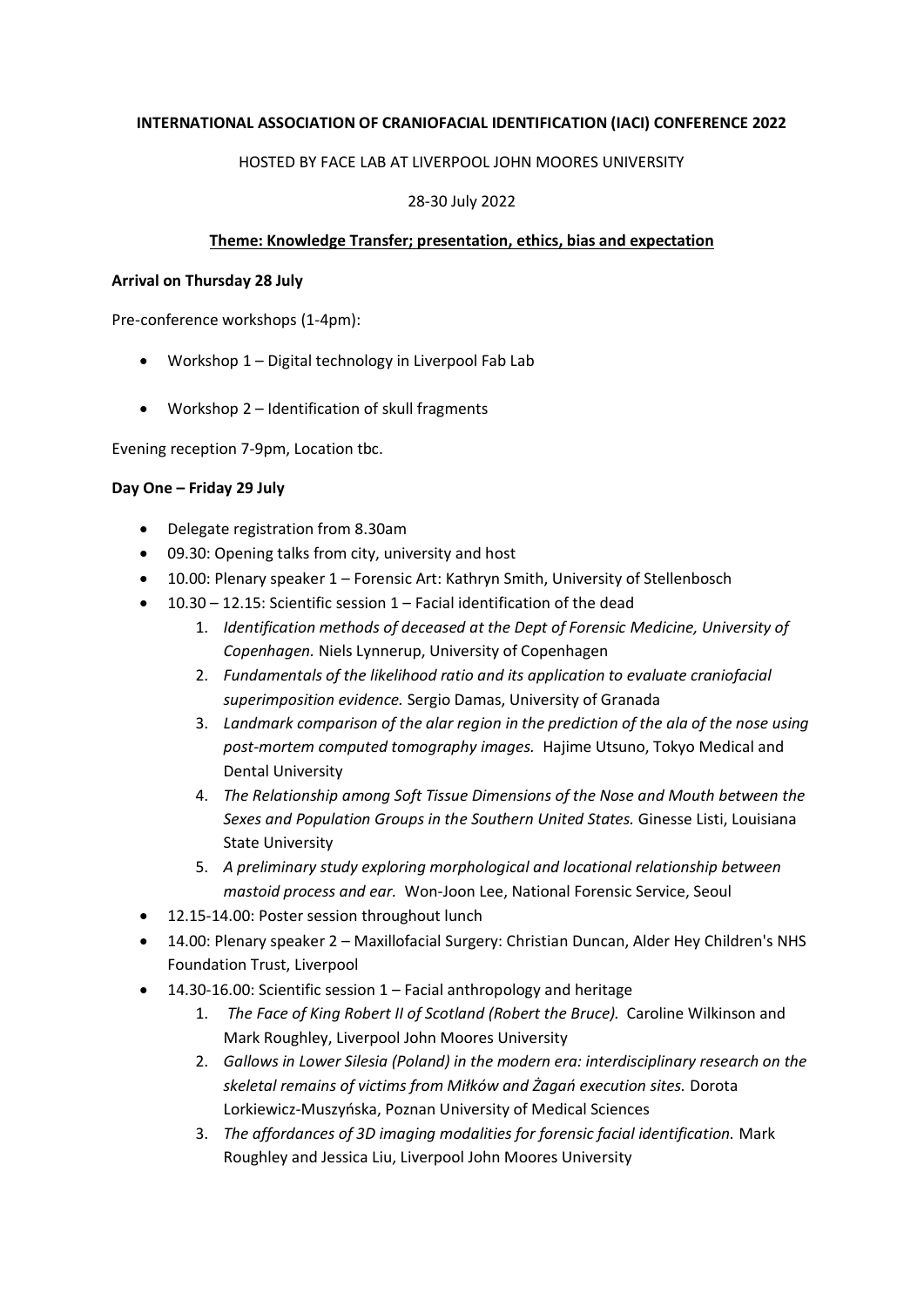- 4. *Case study: A comparison of predicted mandible of facial depiction of a Guanche child from the summit of Tenerife (Canary Islands).* Maria Castaneyra-Ruiz, Sarah Shrimpton, Caroline Wilkinson (Liverpool John Moores University), Selene Rodríguez Caraballo, Matilde Arnay de la Rosa, and Alejandra C. Ordóñez (University of La Laguna)
- 5.
- 16.15: Tour of Face Lab and Scenes of Crime Centre
- 19.00: Evening social event Liver tour then restaurant

# **Day two – Saturday 30 July**

- 09.00-10.00: Student presentations tbc
- 11.00: Plenary speaker 3 Facial Composites: Charlie Frowd, University of Central Lancashire
- 11.30-12.50: Scientific session 3 Facial identification of the living
	- 1. *Multivariate GWAS identifies 30 independent genetic loci involved in normal-range 3D cranial vault shape*. Seppe Goovaerts, Catholic University of Leuven
	- 2. *Performance of Automated Age Estimation Methods in Images of Subad*ults. Petra Urbanova, Masaryk University
	- 3. *Geometric Scaling of the Soft-Tissue Human Face.* Carl Stephan, University of Queensland
	- 4. M*aking Fugitive: imagining 'runaways' via forensic facial imaging*. Pearl Mamathuba, Kathryn Smith and Karl Bergemann (Stellenbosch University)
	- 5.
- 12.50: Lunch suggested visit to Liverpool Metropolitan Cathedral Crypt
- 12.50: IACI Board of Governors Lunch Meeting
- 14.30: Plenary speaker 4 Knowledge transfer: Ginnesse Listi, Louisiana State University
- 15.00-16.45: Scientific session 4– Knowledge transfer
	- 1. *'The way into the bigger story': the role of facial depiction in the Sutherland Restitution Initiativ*e. Kathryn Smith (Stellenbosch University), Caroline Wilkinson (Liverpool John Moores University), Victoria Gibbon and Tinashe Mutsvangwa (University of Cape Town)
	- 2. *Bias in Forensic Art: Monsters or Magic*? Larry J. Livaudais, Louisiana State University
	- 3. *Panacea Cooperative Research, a knowledge transfer project intended to revolutionize craniofacial identification.* Oscar Ibáñez, University of A Coruña
	- 4. *Misrepresentation and Dignity of the Deceased: The Ethical Implications of Utilizing Facial Approximations and Enhanced Post-mortem Images in the Public Domain.*  Teresa V. Wilson, Louisiana State University
	- 5. *Population bias in multi-template based automated facial approximation.* Dirk Vandermeulen, Catholic University of Leuven
- 16.45: Closing remarks and prizes
- 17.00: Closing of conference
- 19.00: Conference dinner

#### **Sunday 31 July**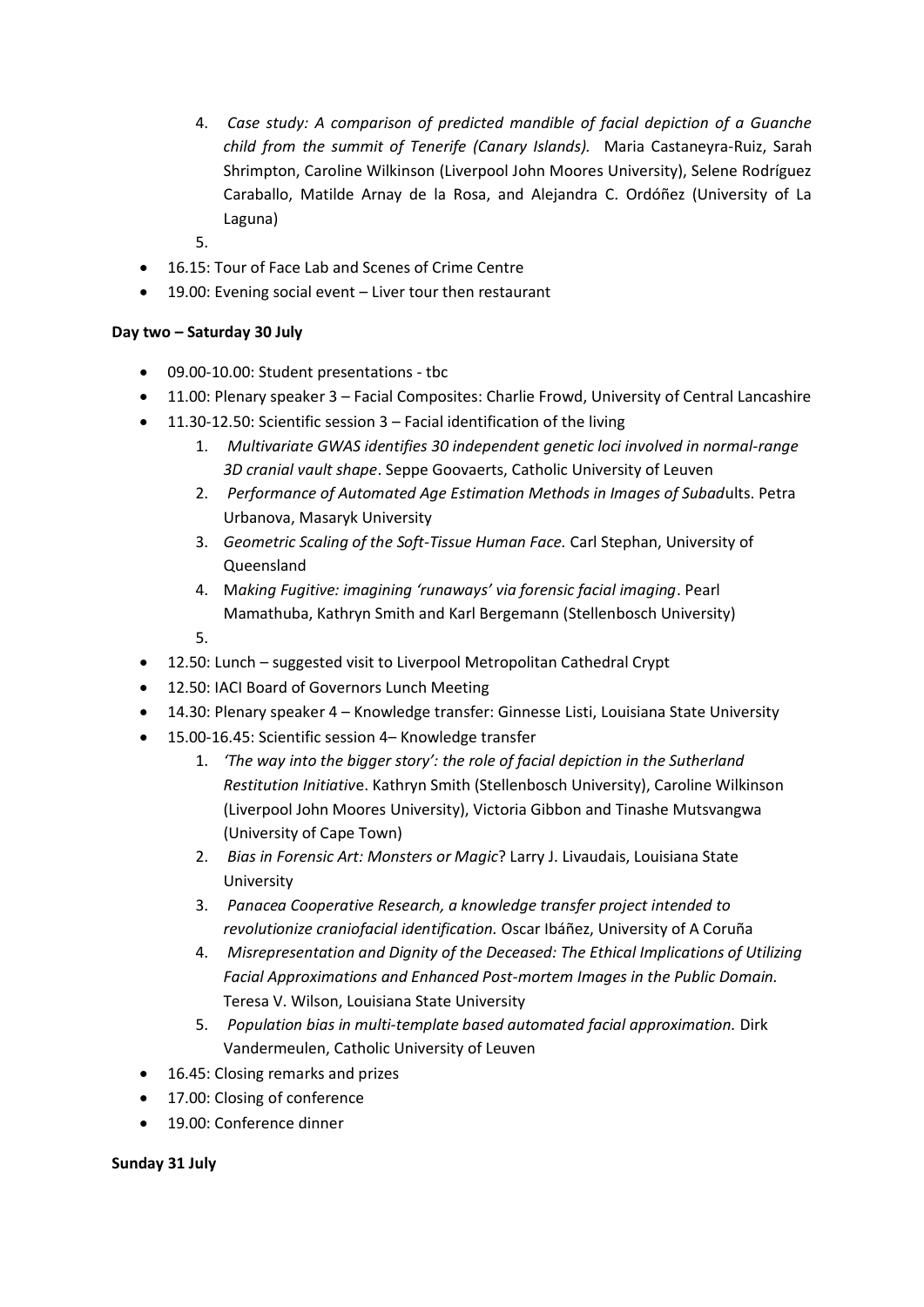Post-conference tours available